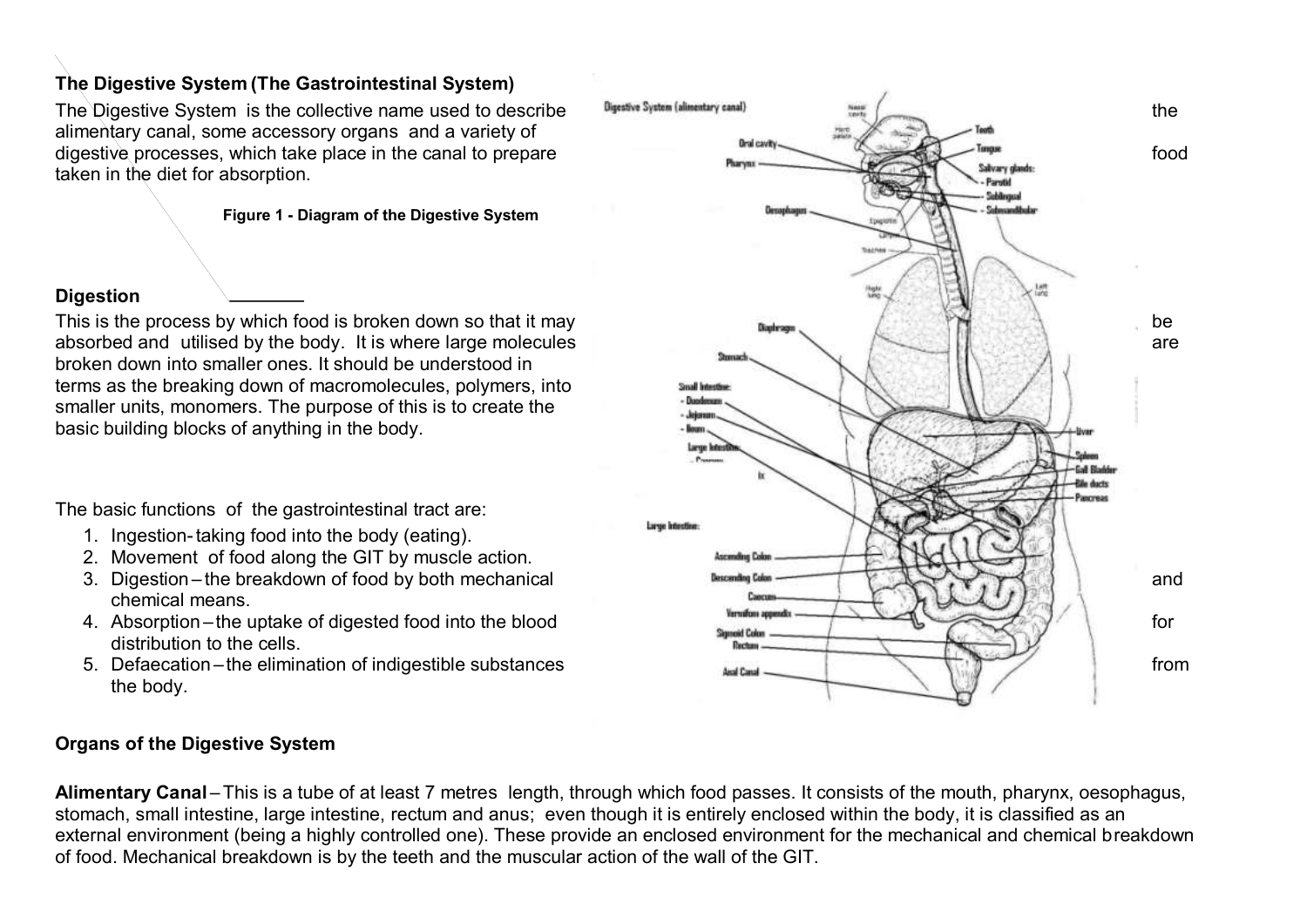**Accessory Organs of Digestion**–The accessory organs are located outside the alimentary tract. Their secretions pass along ducts to enter the tract. They consist of three pairs of salivary glands, the pancreas, the liver and the biliary tract.

### **The Mouth**

The mouth is lined with mucus membrane and mostly surrounded with muscle.

**The Teeth** are embedded in sockets in the upper and lower jaws and are used to mechanically break down the food. There are the incisors (for cutting), the canines (for tearing), and the molars (for grinding).

There are 3 pairs of **salivary glands** in the mouth, which secrete saliva. The flow of saliva is controlled by the autonomic nervous system in response to food in the mouth or to the sight or smell of food. Saliva is produced by three pairs of salivary glands (**parotid, submandibular and sublingual**), and contains the enzyme salivary amylase, which is mildly alkali and begins the digestion of starches to simple sugars.





**Figure 2 - Salivary Glands**

### **The Pharynx**

After mastication the bolus of food is pushed back into the pharynx, which is the space at the back of the mouth and nose) by the tongue. In the swallowing process a small flap called the epiglottis covers the trachea to prevent food going down to the bronchi and lungs.

### **The Oesophagus**

The oesophagus is some 25cms long and lies on the front of the vertebral column and behind the trachea and heart. It is lined with stratified, non-keratinised, squamous epithelium. It acts to protect the oesophagus by being rubbed off as the food moves past,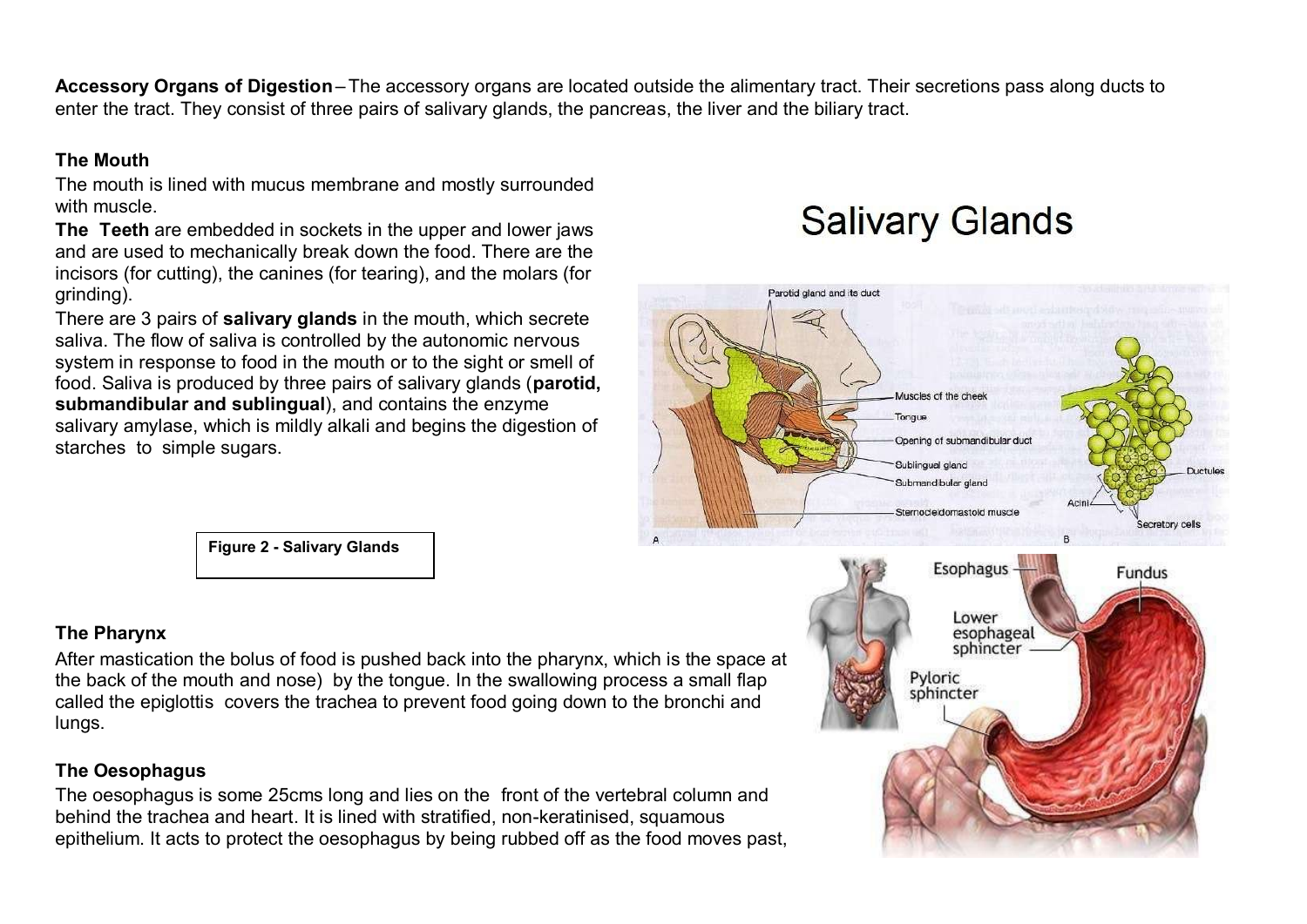## Movement: Peristalsis

- · Peristalsis: Contraction and relaxation in waves
- · Moves food forward
- Mixes the food - Segmentation
- · Sphincters control movement

**Figure 3 - Peristalsis**



but is replaced by more cells. At its top end there is the cricopharygeal sphincter, to prevent air passing into the stomach with inspiration. Once past the epiglottis food is pushed through the GIT by **peristalsis**.

This is a contraction of the circular muscle in the wall of the gut; it is myogenic in nature and appears as a wave moving along it, thus pushing the bolus of food along. Just above the stomach there is a ring of muscle called the gastroesophageal (cardiac) sphincter, which prevents gastroesophageal reflux (heartburn). A sphincter is a ring of muscle, which acts to close an orifice. There are a few along the length of the GIT to prevent backflow and ensure flow in one direction.

### **The Stomach**

The stomach is a "J" shaped muscular sac (essentially a dilatation of the GIT), continuous with the oesophagus above at the cardiac or gastroesophageal sphincter (lower oesophageal sphincter) and the duodenum below.

**Figure 4 - The Stomach**

There are four main areas of the stomach:

- **Cardiac**
- **Fundus**
	- $\circ$  The word fundus is used in a number of other bags or sacs in the body (e.g. the bladder, the gall bladder, the uterus) and is always the part furthest away from the exit
- **Body**
- **Pylorus**

**Figure 5 - The Four Areas of the Stomach**



Diagram showing the parts of the stomach @ Copyright CancerHelp UK

The cardiac area is the entrance to the stomach, the fundus is the top, and the

pylorus is at the distal end; the main area for digestion is the pylorus, with the

fundus and the body functioning more of a 'hopper', a waiting/storage area, for food prior to digestion. The muscular wall consists of three layers of muscle (longitudinal, circular and oblique) to churn the food and assist with the mixing of chyme and enzymes; the muscles are relaxed when the stomach is empty and fold in upon themselves forming rugae. At the distal end of the stomach is the pyloric sphincter,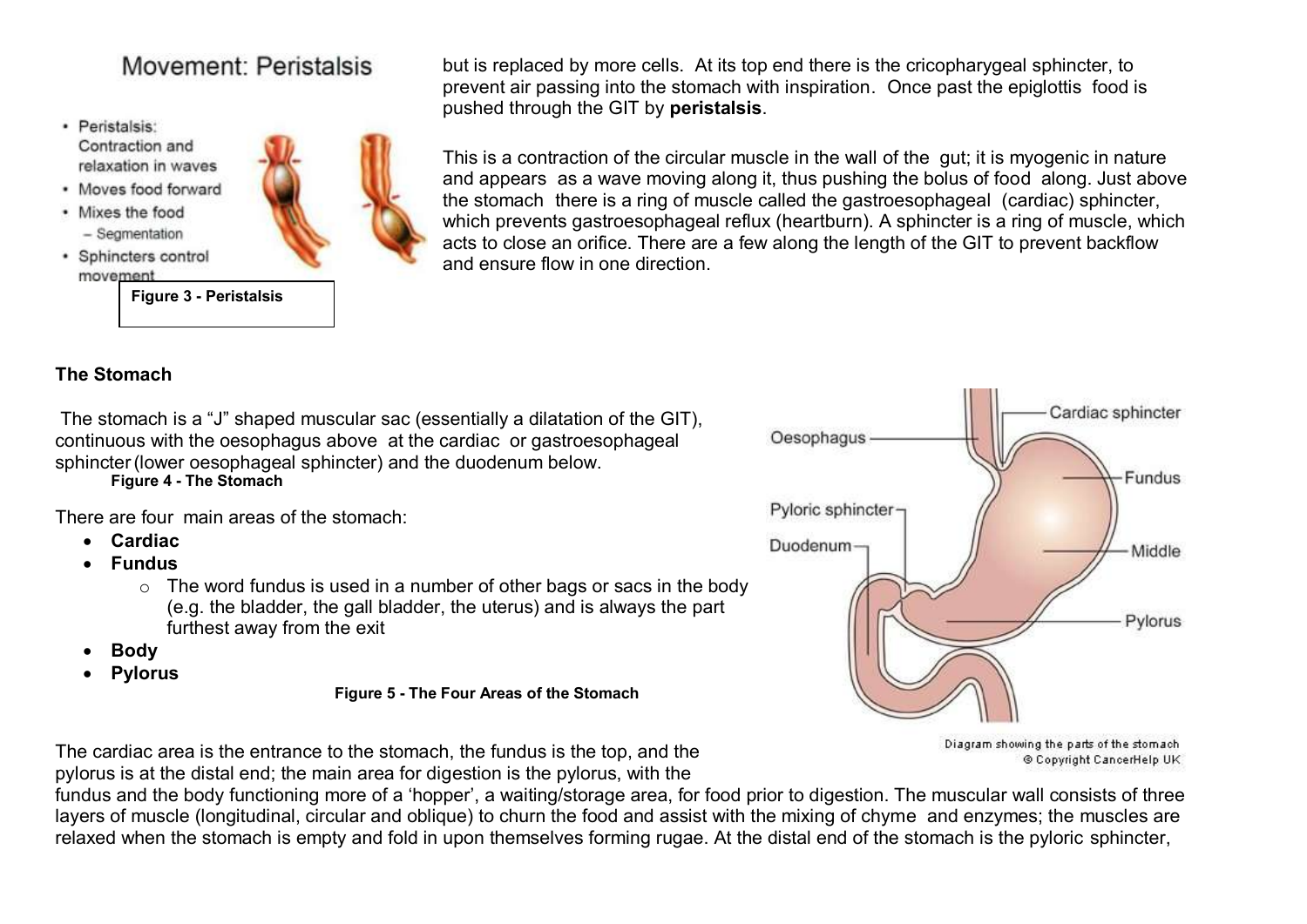which defines the end of the stomach and the beginning of the duodenum. It stays contracted until the food is sufficiently digested to be 'passed on to' the next section.

The stomach wall contains gastric glands which secrete a clea colourless fluid of high acidity (low pH) that contributes to chemical digestion and changes the food to a more fluid consistency. The gastric juices contain:

Water – 97-99%

- **Mineral salts**. Secreted by gastric glands.
- **Mucus** secreted by goblet cells in the glands and on the stomach surface. Mucus prevents mechanical injury to the stomach wall by lubricating its contents and prevents chemical injury by acting as a barrier between the stomach wall and the gastric juices (remember, the stomach wall is essentially muscle – protein – and can be digested by the enzymes secreted into it).
- **Hydrochloric Acid**
	- $\circ$  acidifies the food and stops the action of ptyalin.
	- o kills many bacteria, which may be harmful.
	- o provides the acid environment needed for the effective digestion by pepsin.
	- o Pepsinogen -activated into pepsin by hydrochloric acid and this then begins the digestion of proteins breaking them up into smaller molecules.
	- $\circ$  Intrinsic factor necessary for the absorption of vitamin B12.
	- o Rennin an enzyme which is important for the digestion of milk in children. It helps produce a milk curd, which allows milk to be retained in the stomach for longer while it is digested by pepsin.
	- $\circ$  Gastric Lipase this is produced in small amounts and begins the digestion of fats.

The stomach empties its contents into the small intestine 2-6 hours after eating. The activity in the stomach is twofold

- Mechanical
	- $\circ$  The action of the muscles in the wall of the stomach also contribute to further grinding of food
	- o Enzymic breakdown
		- an enzyme is a substance which acts as a catalyst, facilitating the course of a reaction (here, the breakdown of large molecules into smaller ones) without being altered itself in the reaction (this means that it can used over and over again)

# Enzymes

- An enzyme is a chemical that catalyses a reaction, without taking part in the reaction
- · Salivary amylase
	- enzyme in mouth
	- breaks down starches to simple carbohydrates

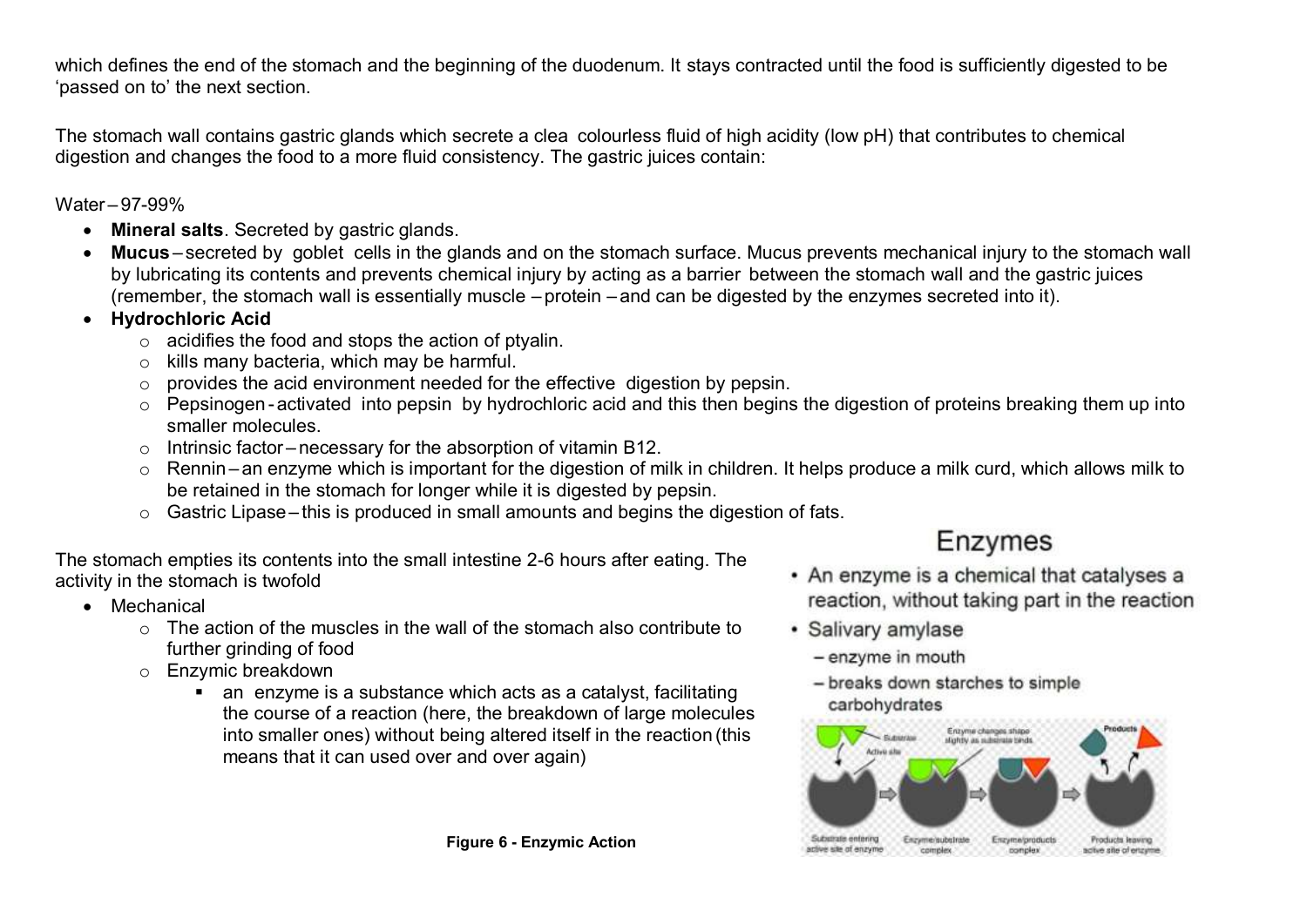### **The Small Intestine**

The small intestine consists of three main sections:

- The duodenum
- The jejunum
- The ileum

**Figure 7 - The Duodenum, with the Pancreas lying in its Loop**

### **The Duodenum**

This begins at the pyloric sphincter and ends at the ilio-coecal valve, where it joins the colon. It is a little over 5 meters long. It is 25cms long and curves around the head of the pancreas. The pancreatic duct and bile duct enter the duodenum at the sphincter of Oddi. Its main function is to neutralise the acids coming out of the stomach this being achieved by the Brunner's glands, which produce lots of bicarbonate.

The rest of the small intestine has a brush border on its inner layer of mucous membrane. The surface area for increased circular folds and by **villi**. Villi(or singular – villus) are microscopic finger like projections from the mucosal surface, lined with columnar epithelium.

**Figure 8 - Small Intestine with Brush Border Consisting of Villi**

They contain a network of blood and lymph capillaries into which nutrients are absorbed from the intestine. Between the villi are intestinal glands, which secrete intestinal juice, which further contribute to digestion. In the mucous membrane there are lymph nodes called Payer's Patches which are essentially lymphoid tissue and help combat ingested infection. Acid chyme passes into the small intestine where it is mixed first with pancreatic juice and bile and then with intestinal juice.



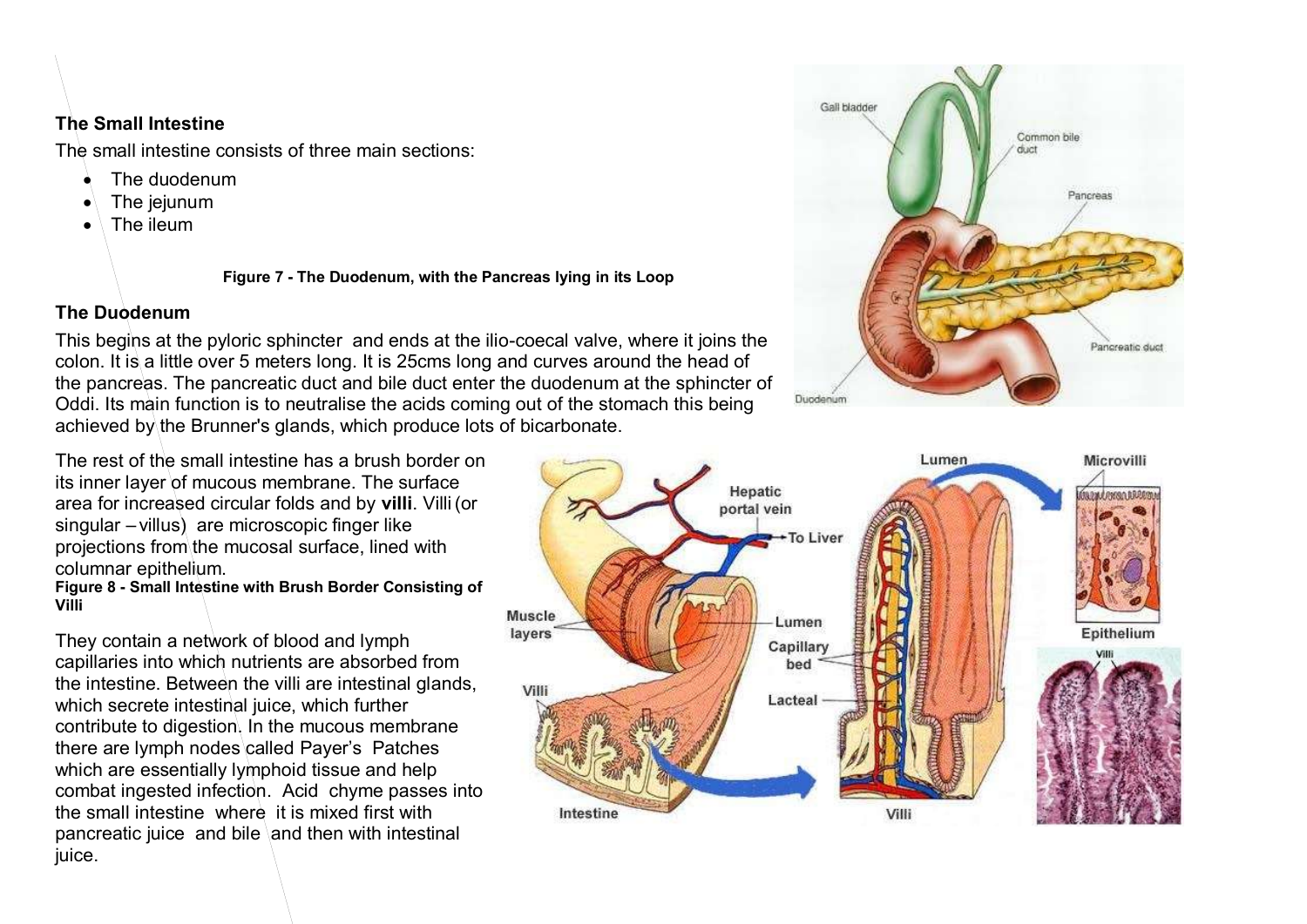### **Digestion in the Small Intestine**

Pancreatic Juice – This enters the duodenum at the ampulla of the bile duct. It is now strongly alkaline from the bicarbonate pumped out by the Brunner's glands and consists of;

- Water
- Mineral salts.
- Enzymes –Trypsinogen, pancreatic amylase and lipase.

**Trypsinogen** – this is activated by **enterokinase** (contained in the intestinal juice), which converts it into trypsin. This enzyme digests protein to peptides and amino acids. Pancreatic Amylase –This digests all remaining starches to simple sugars. **Pancreatic lipase** – This converts fats to fatty acids and glycerol.

**Bile** – Bile is produced by the liver and released by the gall bladder. It contains;

- Water.
- Mineral salts.
- Mucus
- Bile salts
- $\bullet$  Bile pigment bilirubin.
- **•** Cholesterol

The bile salts (acting like washing up liquid) emulsify the fats in the small intestine, i.e., reduce the size of the globules. Bilirubin is a waste product of the breakdown of erythrocytes in the liver. It is altered by bacteria in the intestine and excreted in urine and faeces. The presence of bile in the small intestine is also necessary for the absorption of Vitamin K (a fat soluble vitamin)

**Intestinal Juice** –This is secreted by the glands of the small intestine and consists of water, mucus and the enzyme enterokinase (activates trypsinogen).

90% of all absorption takes place in the small intestine via the villi. The other 10% takes place in the large intestine. All digested sugars and amino acids are absorbed into the blood and are transported to the liver via the hepatic portal vein. All digested fats are absorbed into the lymphatic system and enter the blood stream at the right subclavian vein.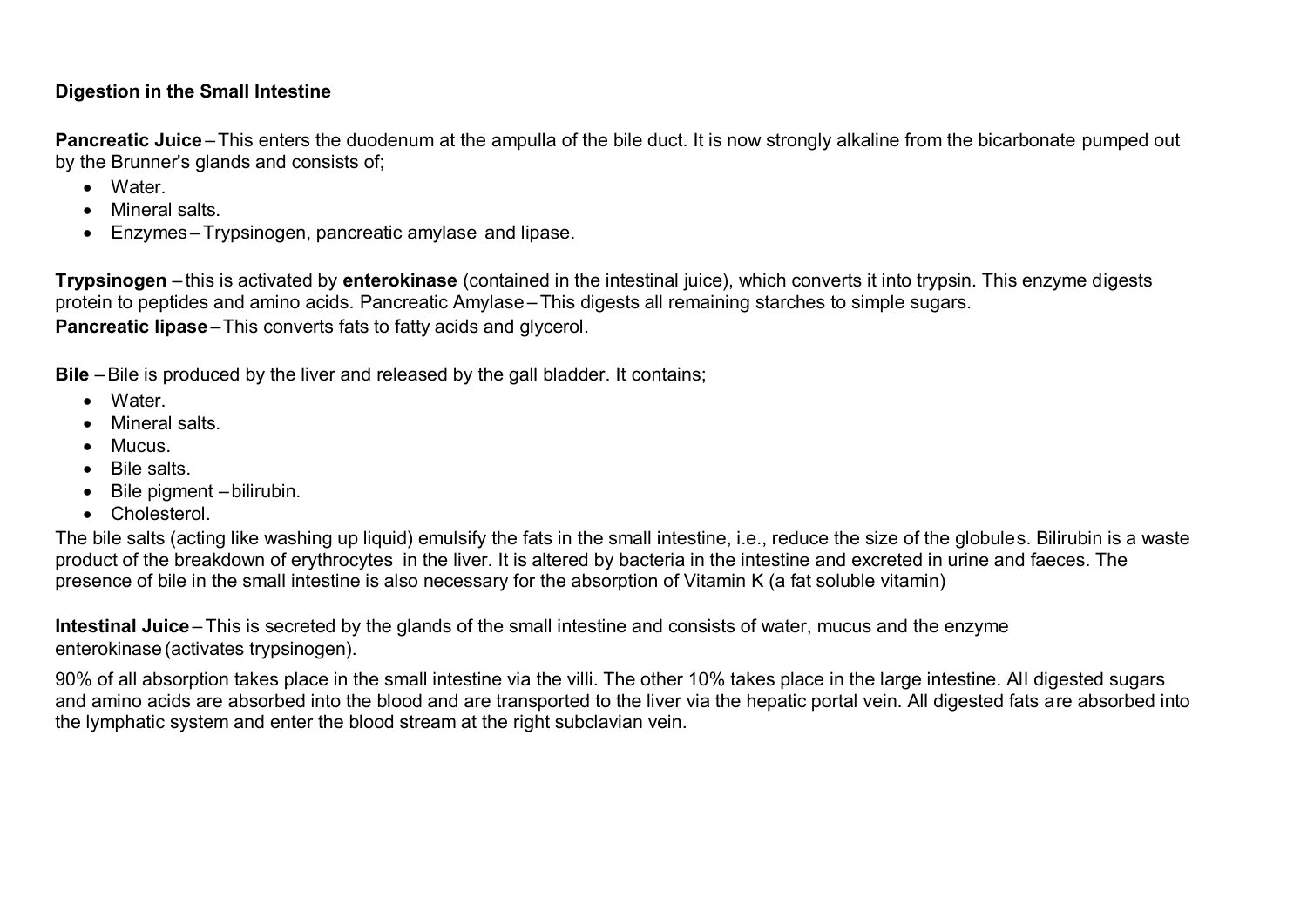### **The Pancreas**

The pancreas is a pale grey gland weighing about 60 grams and about 12-15 cm long. It consists of a broad head, a body and a narrow tail. It lies behind the stomach, the head lying in the curve of the duodenum, with the body and tail up and to the left towards the spleen. The function of the pancreas is to produce pancreatic juice. Throughout the substance of the gland are collections of a different type of cell. These cells form the **Islets of Langerhans** and will be covered more in the endocrine section. They secrete the hormones insulin and glucagon, which pass directly into the blood and are concerned with blood sugar regulation.

#### **The Liver**

**Figure 9 - The Liver shown in Relation to the Stomach, Gall Bladder and Duodenum**

The liver is the largest organ in the body and is located just under the ribs and diaphragm on the right of the abdomen. It is supplied by 5 vessels: the hepatic artery and portal vessels from the stomach, spleen, pancreas, and small intestines. Its functions are;

- **Carbohydrate metabolism** the liver is a storage site for glycogen, and if the blood is low in glucose it will break this down and release it into the blood. Conversely it can take glucose out of the blood and store it as glycogen. It can also convert other sugars absorbed (fructose, galactose) to glucose, and can convert certain amino acids into glucose (in starvation), and lactic acid into glucose following anaerobic exercise.
- **Lipid metabolism** –hepatocytes store some triglycerides; break down some fatty acids (for ATP synthesis); synthesise lipoproteins (to transport fatty acids, triglycerides and cholesterol to and from the body's cells); synthesise cholesterol; and use cholesterol to make bile salts
- **Protein metabolism** hepatocytes synthesise most plasma proteins (globulins, albumin, prothrombin and fibrinogen); they also remove the amino group (-NH2) from amino acids so that they can used for ATP production of converted to glucose and fats; they also convert the toxic waste (from the –NH2) into urea, which is excreted in urine.

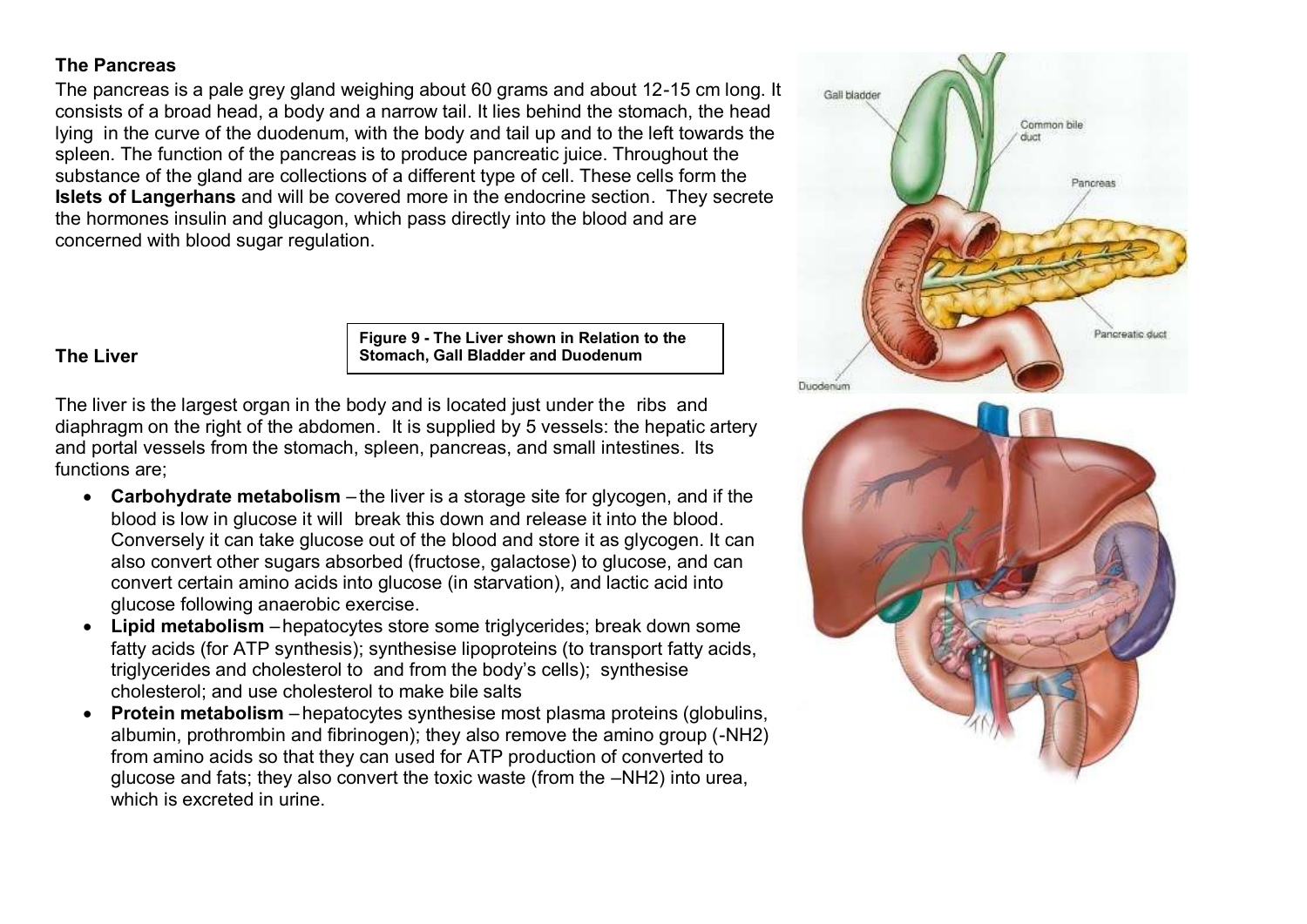- **Processing of drugs and hormones** the liver detoxifies substances such as alcohol. Or secretes drugs (penicillin, sulphonamides and erythromycin) into bile. It also inactivates thyroid hormones and steroid hormones like oestrogen and Aldosterone.
- **Excretion of bilirubin** bilirubin is derived from the haem (of haemoglobin) of old blood cells, absorbed into the liver and secreted into bile. Most of bilirubin in metabolised by the small intestine by bacteria (making the faeces brown and urine yellow)
- **Storage of vitamins and minerals** the liver stores vitamins (A, B12, D, E and K) and minerals (iron and copper), which are released when needed.
- **Activation of vitamin D** –The skin, liver and kidneys participate in the synthesis in the active form of vitamin D

### **The Gall Bladder**

This is a pear shaped sac found under the right costal angle on the edge of the liver. Its function is to store and concentrate bile, which is made by the liver. The bile duct connects the gall bladder with the duodenum at the sphincter of Oddi. Bile is pumped into the duodenum when fatty food is eaten. It acts to homogenise fats (break them down into very small particles; this create a very large surface for enzymes to digest the fats).

#### **Figure 10 - The Gall Bladder, Lying on the Underside of the Liver**

### **The Large Intestine**



#### **Figure 11- The Large Intestine - Colon**

The large intestine begins at the caecum in the right iliac fossa and terminates at the rectum and anus. Its lumen is larger than that of the small intestine, around which it forms an arch.

The large intestine is divided into; the caecum (with the appendix attached)

- The ascending colon
- The transverse colon
- The descending colon
- The sigmoid or pelvic colon
- The rectum

It ends at the anus.

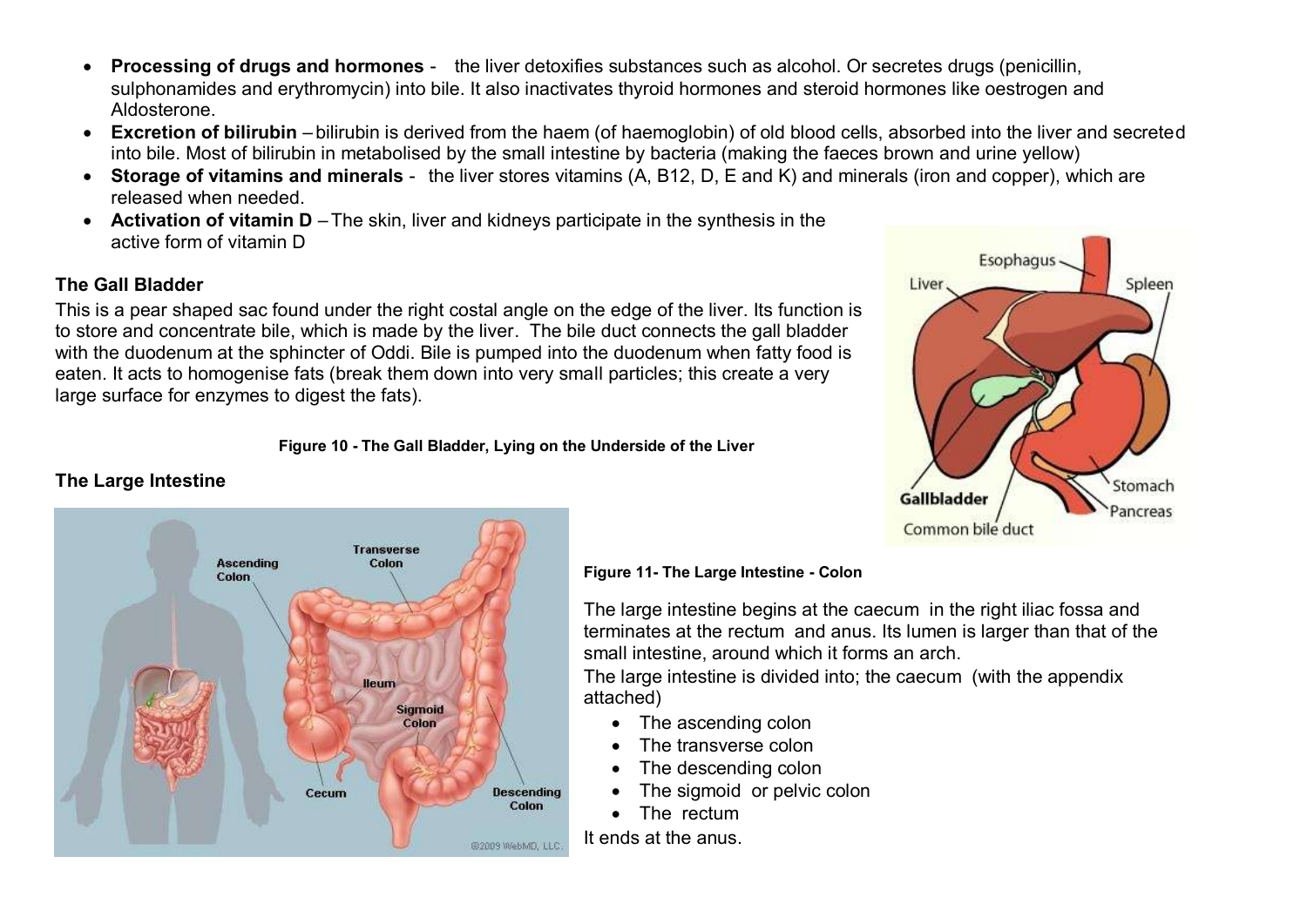The wall of the large intestine is supported along its length by circumferential taut bands, called haustra. The primary function of the large intestine is absorption of water. Of every 1000mls that enter the body, 90% is absorbed.

There is an active bacterial colony here (E. Coli, aka gut commensals) which with we have a symbiotic relationship; they perform various functions including the synthesis of Vitamins B and K.

### **Disorders of the Digestive System**

### **Heartburn**

This is caused by a reflux of the stomach acids back up into the oesophagus. As was said, the stomach produces mucus to protect itself from these acids, but the oesophagus has no such protection, so it is burned. This results in oesophagitis, or heart burn, experienced as retrosternal pain. If this condition persists it can predispose to cancer.



**Figure 12 - Heartburn - Gastro-oesophageal reflux**

### **Dyspepsia**

Subjectively known as stomach ache; it s commonly caused by eating too fast, or by eating foods 'that don't agree with you'. There can be associated factors like hyperacidity (too much acid), or an overactive muscle, causing spasms and cramps.

### **Peptic ulcers**

This is when there is a breakdown of the protective mucosa lining the stomach. It is frequently associated with stress (Hans Selye [The Stress

of Life] noted that there were always a trilogy of symptoms with stress: hypertrophy of the adrenal cortex, involution of the thymus and peptic ulcers), but can be associated with a bacterium – Helicobacter pylori; this results in a bare area and cavity (an ulceration), usually on the lesser curvature of the stomach. They are diagnosed by symptoms and barium meal (a contrast medium for X-rays). They are usually representative of long term stress, a chronic condition, and are slow in healing. **Figure 13 - Peptic (Stomach) Ulcer**

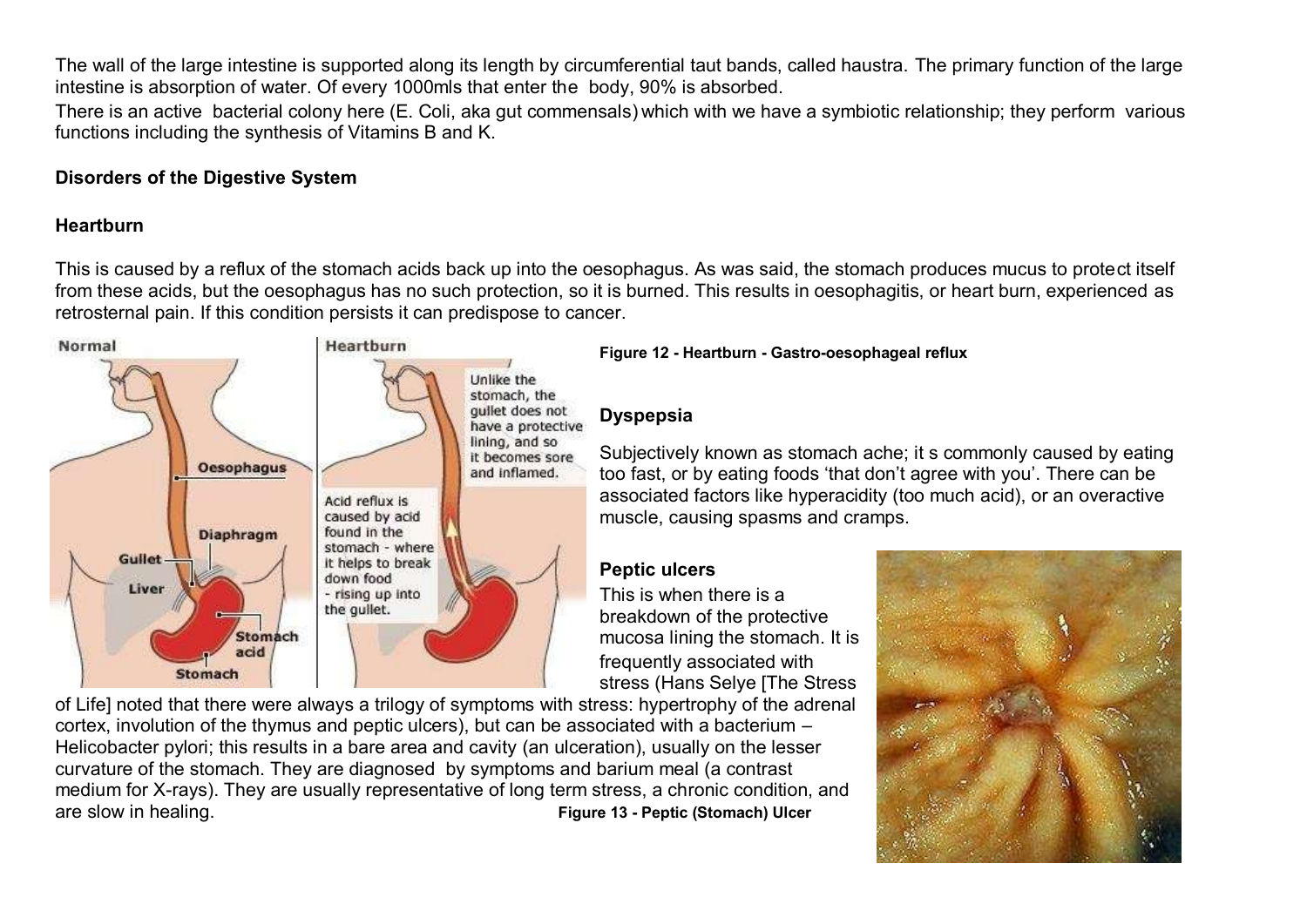### **Gallstones**

These are stones of crystallised cholesterol that form in the Gall bladder. They can cause symptoms locally, but mainly cause symptoms when they pass into the bile duct, which can cause blockage; this can cause a back-pressure into the liver

causing jaundice and pancreatitis. They can cause pain locally (around the 8th costal cartilage at the front), or referred pain in the right shoulder. If severe they can be removed surgically.

#### **Figure 14 - Gall Bladder Cut Open to Show Gallstones**



### **Hepatitis**

- Hepatitis A(infectious hepatitis) caused by Hep A virus from faecal contamination of food, toys, clothes, surfaces etc. by the faeco-oral route (ingested). It is a mild disease of children and young adults causing loss of appetite, malaise, nausea, diarrhoea and fever; jaundice then appears. It does not do any lasting damage
- Hepatitis is an inflammation of the liver. Various types have been recognised: Hepatitis B(serum hepatitis) – caused by hep B virus and spread by bodily fluids (blood products, unsterile syringes, sexual activity, saliva and tears). It can be present for years or decades and can cause cirrhosis and cancer. People with it can become carriers (have it and can transmit it, but don't have any symptoms).
- Hepatitis C(non-A, non-B) caused by Hep C virus; it is similar to B and is spread by contaminated blood products
- There are hepatitis D and E as well these are also of virus origin.

#### **Figure 15 - Cirrhosis of Liver**

### **Cirrhosis**

This refers to a liver that is distorted or scarred due to chronic inflammation. A lot of the functional cells are replaced by fibrous or fatty tissue. Symptoms of it include jaundice, oedema of the legs, uncontrolled bleeding, and increased sensitivity to drugs. It may be caused by hepatitis, certain chemical, parasites and alcoholism.

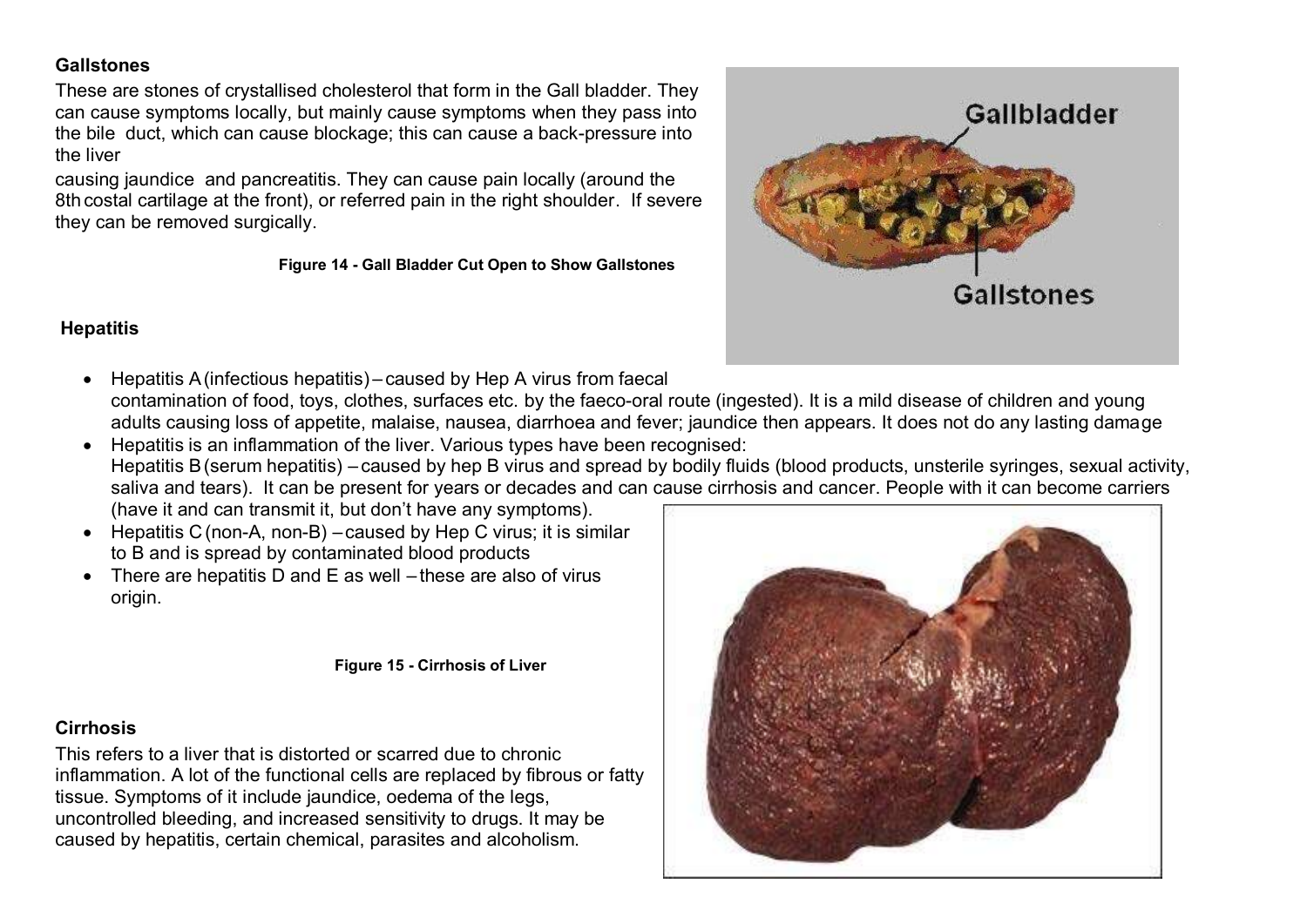#### **Diverticulosis**

This is an condition affecting the colon. In the area between the haustra can form an area of weakness, causing a section of the colon wall to prolapse outwards, this prolapse being known as a diverticulum. If this becomes inflamed, it is known as **Diverticulitis**. It is usually a condition that affects older people, or who are less active. It suggests an increased tonus of the gut wall increasing pressure on the contents.

**Figure 16 - Diverticulosis - Diverticulitis**

#### **Irritable bowel syndrome/disease**

A disease of the GIT in which a person reacts to stress showing symptoms like abdominal cramping and pain, constipation and diarrhoea. The difference between the syndrome and the disease is that with the disease there are pathological changes on endoscopic examination.

#### **Colitis**

Inflammation of the mucosa of the colon in which water resorption is reduced; it produces watery, bloody faeces, and dehydration and salt depletion in severe cases.

### **Crohn's disease**

An inflammation of the distal ileum and proximal colon.

**Figure 17 - Crohn's Disease**